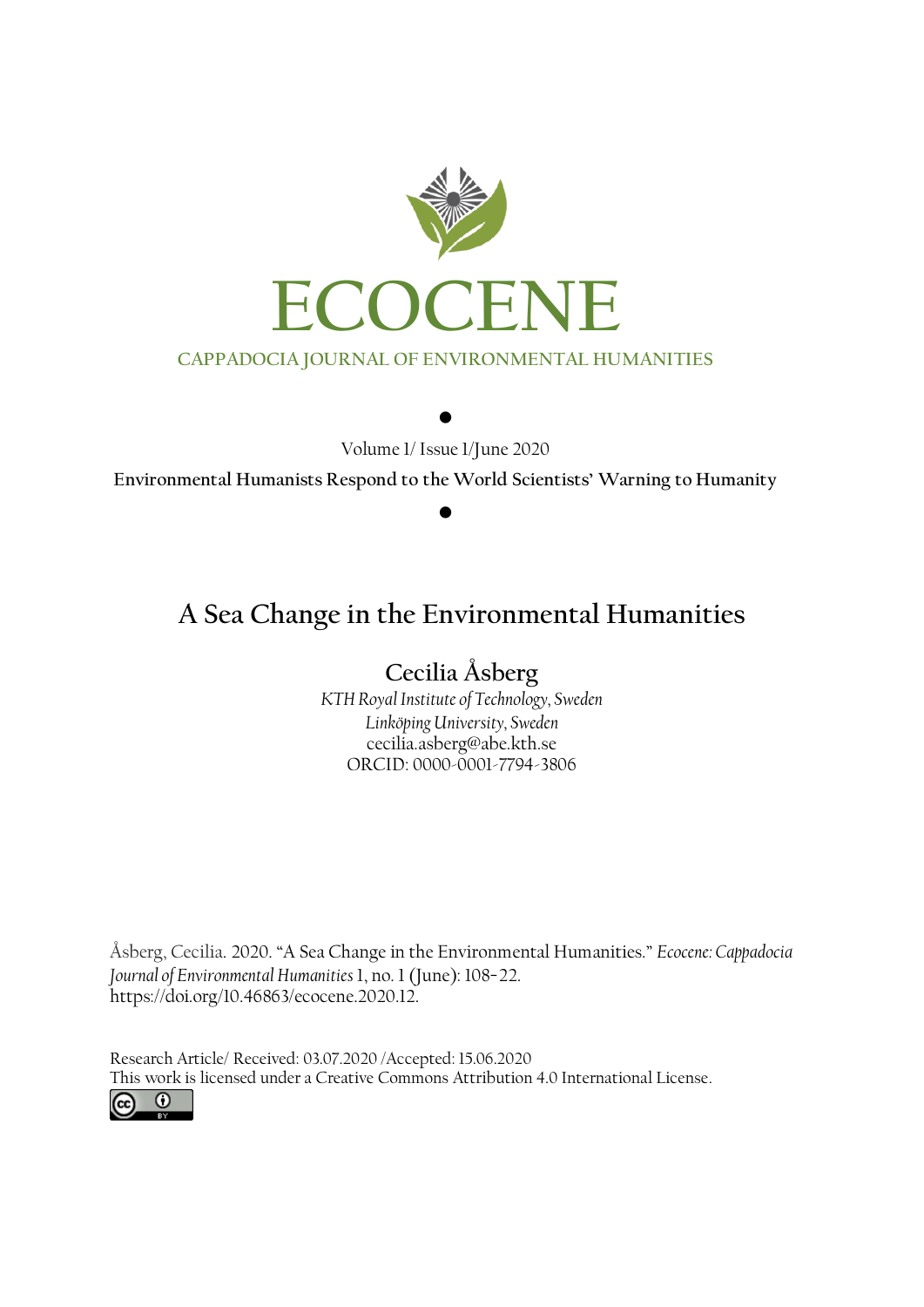# **A Sea Change in the Environmental Humanities**

by Cecilia Åsberg

### •

### *Abstract*

*As we are living through a transformative response to a viral pandemic, this think piece suggests a reimagining of the environmental humanities in the open-ended inventories of feminist posthumanities and the low trophic*  registers of the oceanic. Sea farming of low trophic species such as seaweeds and bivalves is still underexplored *option for the mitigation of climate change and diminishing species diversity in the warming oceans of the world. The affordances of low trophic mariculture for coastal life and for contributing to society's transition into climate aware practices of eating, socializing and thinking is here considered, and showcased as an example of the practical uses of feminist environmental posthumanities.* 

*Keywords: feminist environmental humanities, feminist posthumanities, oceanic studies, low trophic theory*

•

#### *About the Author*

*Cecilia Åsberg is guest professor at KTH Royal Institute of Technology in Stockholm, and professor of Gender, nature, culture at Linköping University, Sweden.*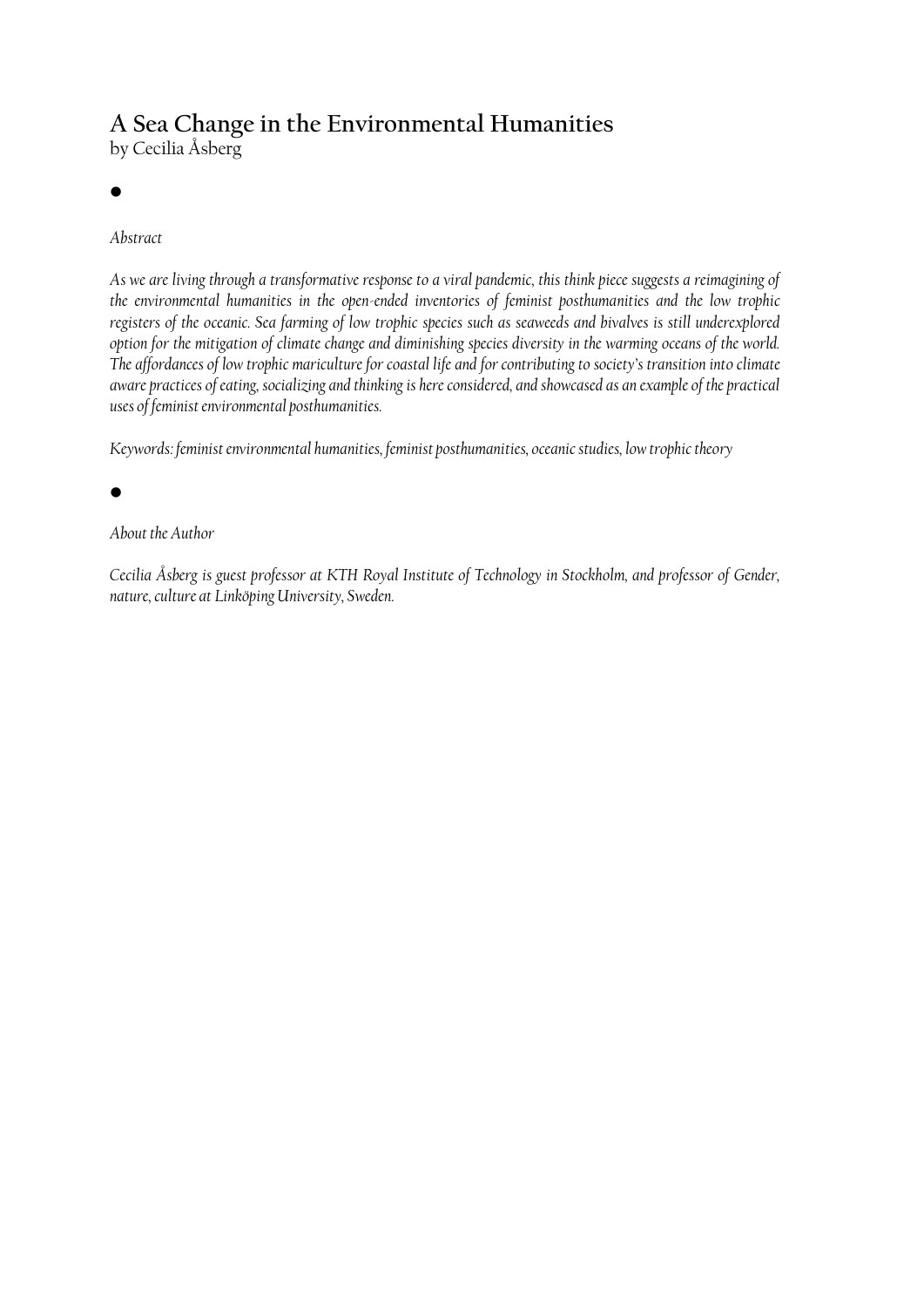## **A Sea Change in the Environmental Humanities**

## *Cecilia Åsberg*

In this moment, due to a virus, we are living through a transformative response that exhibits how things very swiftly could be done very differently. In this particular pandemic practice, the doing of a political ecology, there are a million threats to lives and to democracy at large, but also grains of hope, and agency. Succinctly, Arundhati Roy (2020) describes the pandemic as a portal, a gateway to an involuntary re-visioning of the world we inhabit:

Whatever it is, coronavirus has made the mighty kneel and brought the world to a halt like nothing else could. Our minds are still racing back and forth, longing for a return to "normality," trying to stitch our future to our past and refusing to acknowledge the rupture. But the rupture exists. And in the midst of this terrible despair, it offers us a chance to rethink the doomsday machine we have built for ourselves. Nothing could be worse than a return to normality. Historically, pandemics have forced humans to break with the past and imagine their world anew. This one is no different. It is a portal, a gateway between one world and the next. We can choose to walk through it, dragging the carcasses of our prejudice and hatred, our avarice, our data banks and dead ideas, our dead rivers and smoky skies behind us. Or we can walk through lightly, with little luggage, ready to imagine another world. And ready to fight for it.

At times of great emergency and fast action, as in the present situation, we need slow, uneasy theory alongside pointed knowledge practices for the transformations that transport us outside our comfort zones. If this outbreak, like others before it, can be traced back to our cruel treatment and confinement of nonhuman animals, such as those at Chinese wet markets or Swedish chicken farms (examples abound everywhere in the world), let us now abandon it! As Roy (2020) stated: Nothing could be worse than a return to normality. What we need is more knowledge (a light burden) and pointed practice on those, still largely unfamiliar, nonhuman powers, and how they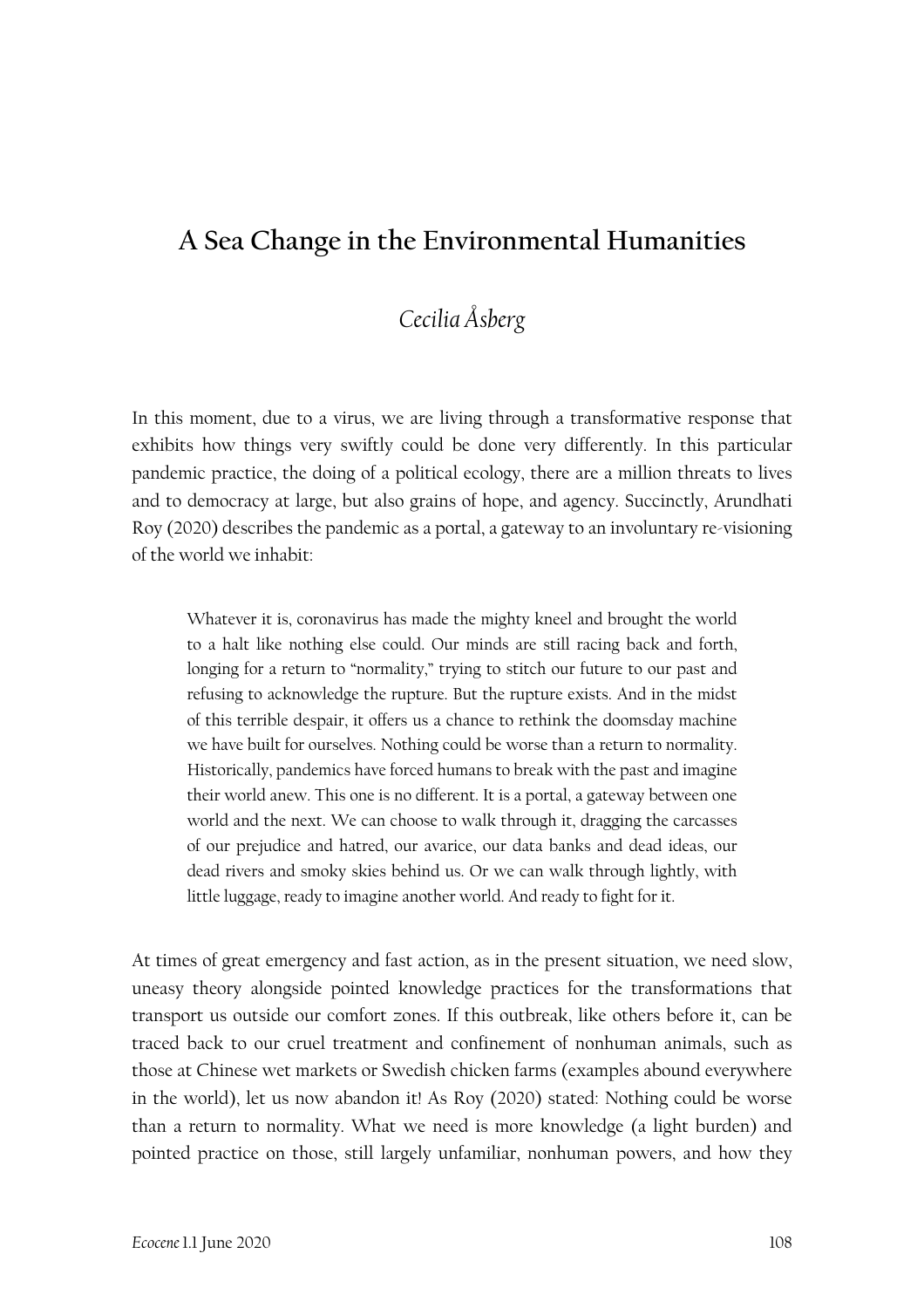process the world *with us in it*. Such insights need to pervade also the environmental humanities (EH). In fact, this changes everything for the environmental humanities. And yet, taking on board more-than-human and nonhuman forces does not throw overboard analytics of human power differences such as feminist, eco-critical, or decolonial thought. Quite the contrary; it hones those skills of understanding environed embodiment/embodied environment and mitigating the politics of exclusion, inclusion and always asks "*cui bono*" (who benefits)? So this cannot be the kind of *territorial* environmental humanities that drags the carcasses of disciplinarity, of prejudice, even hate, and dead ideas behind us. This new post-epidemic environmental humanities needs open-ended, bio-curious, and critical practices of thinking and doing things together across modern divides of nature and culture, disciplines, universities, academic and everyday life, and across national boundaries. It needs insights from medical humanities, technohumanities, biohumanities, chemical humanities, and other fields to stay societally relevant. Knowledge is always a light burden, variously situated and available to the reimagining of the world that now must ensue in the light of climate change and mass species extinction, political polarization, and global pandemics.

In this essay I want to address not just the importance of reckoning with the nonhuman in environmental humanities, but in particular with the oceanic forces of nonhumanness that we (unknowingly) live, breath, eat, socialize, and die by. Specifically, I wish to highlight the ways in which feminist and situated practices of posthumanities has the potential to productively mitigate shortcomings inherent in the disciplinary practices that make up the diversity we have come to term environmental humanities. While alarmist notions of climate change, environmental deterioration, and diminishing species diversity fulfil an important function (they instigate needed social change), they often also underscore a common modern environmental discourse on (generic) Humans *versus* (reified) Nature assisted by (monolithic) Science. This is problematic and needs to change in the environmentalist discourse. In the words of Jonathan Safran Foer (2019), we are the weather. We are the climate and the climate is us; we are in the environment just as the environment is in us (Åsberg 2013). If environmental humanities is going to maintain its relevance in a world changed by nonhuman powers, such as viruses or oceans, this needs to sink in by now. Feminist posthumanities, as proposed here, takes this integrative approach to human and nature, and to science and art within environmental humanities research. It includes medical/ technical/chemical/biological or multispecies humanities, and their roots in the grounded empirics and decolonizing theory of feminist science and technology studies, in order to stay as adaptive to change as the world it attends to. I want in this short piece to showcase and exhibit the potentials of a minor case of such *posthumanities in*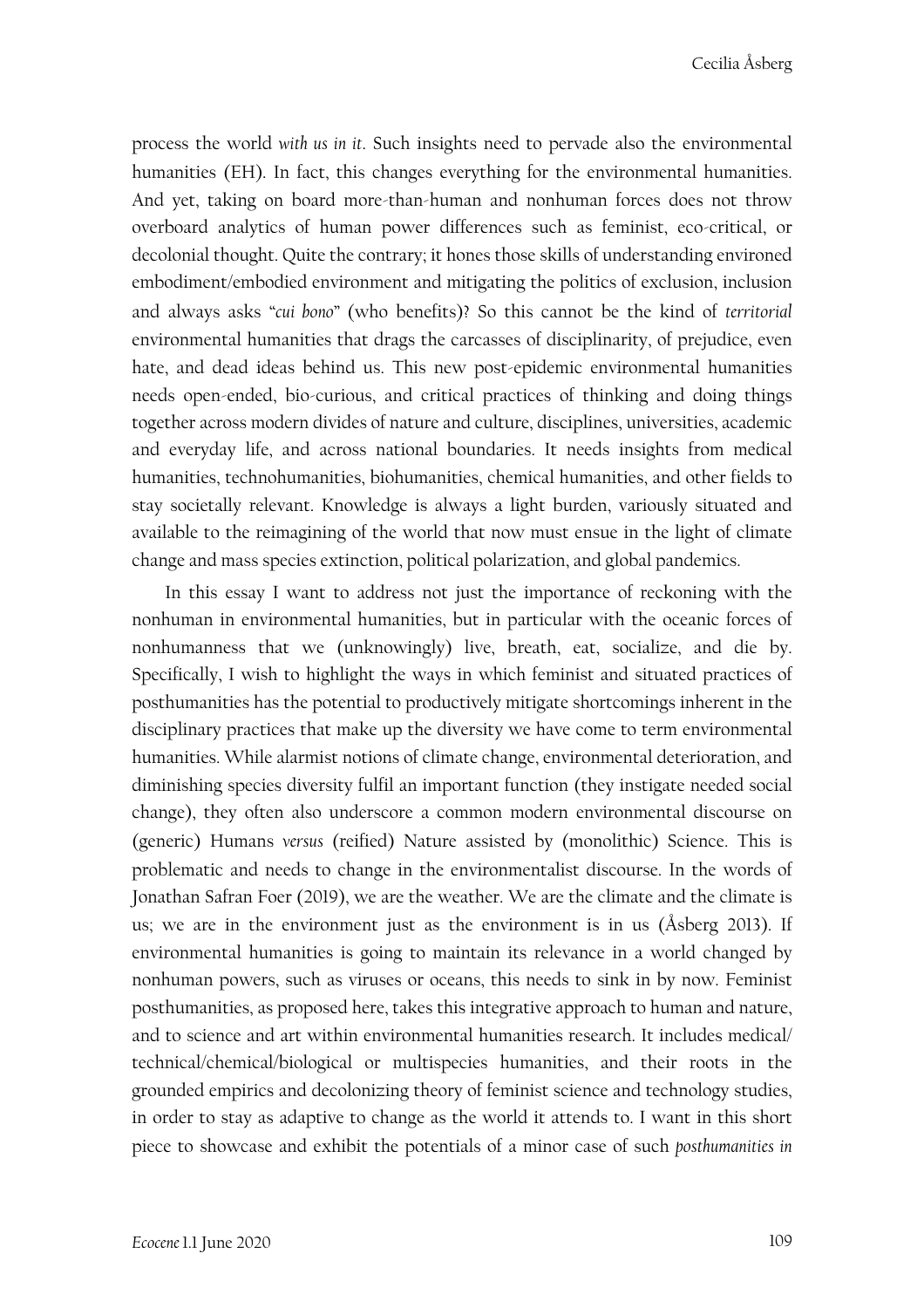*practice* by attending to ongoing work, in the interstice of art and science, in low trophic sea culture. In the process, I hope to draw attention to the sustainability potentials of such concrete and situated posthumanities practices and to the many promises of the overlapping environmental humanities *subfields* of oceanic studies and blue humanities (DeLoughrey 2017; Alaimo 2012, 2019). In fact, I hope to show that such approaches (as to be found, or developed, in feminist posthumanities) are key to a reinvigoration of environmental humanities at least. In any case, it is a suggestion for trails ahead. It is my 50 cents at travelling light (but knowledge-intensively) through the portal to a post-pandemic environmental humanities of greater scope. With the integrative approaches of feminist posthumanities, it is here argued, we find openings for a set of environmental humanities practices that would embrace greater diversity as well as critical and creative approaches to science and to the unknown; to time and the always already postnatural human-nonhuman bundle, and to the diversity of people situated in ecological contexts as well as the diversity of nonhuman forces situated ethically.

### **Us, the Postnatural Environment: Nonhuman Forces into Environmental Humanities**

The environment, a term that dates back only 60 years, has been defined by biophysical indicators and researched through evidence-based natural science. Common understandings of the environment today, as a passive background, original and pure source or even playground for sporty men, find their way into environmental policy and practices of the environment as a resource to be managed, mastered, and exploited (Plumwood 1993). This modern notion (akin to "nature") makes the environment other to culture and positions it as a repository for human nostalgia, fear, or tranquility (Neimanis, Åsberg, and Hedrén 2015). It is often evident in well-intended, rallying scientists' Cassandra-cries for politicians and citizens to change their environmental directives. Such positioning, making the environment other to everyday life and siloed into expert domains, has resulted in a prolonged nature-culture divide in our institutions and imaginations, causing many in the Global North to feel alienated from ecology and apocalyptic about its environmental future (Neimanis, Åsberg, and Hedrén 2015). It leads to many people considering human matters as entirely divorced from environmental issues, while they in fact are deeply and existentially entangled. For instance, climate change has mostly been represented and understood as a scientific problem in need of technological solutions. However, that situation has been slowly transformed with new research; environmental humanities begins from the position where climate change and environmental degradation are seen as social problems in need of diversified solutions. Science has explained this problem and its impacts, but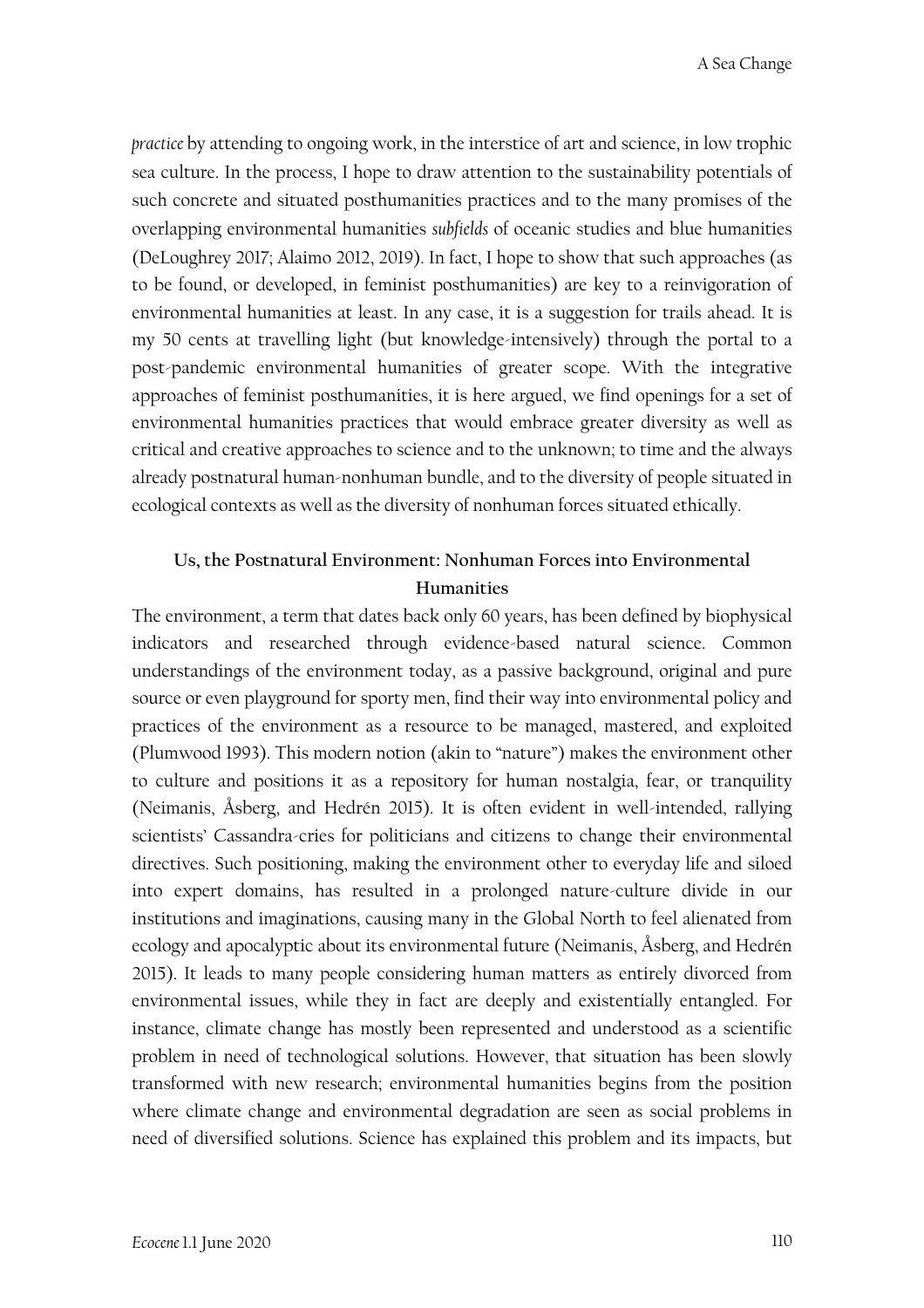Cecilia Åsberg

the humanities and the arts are needed to help us understand how to live with, adapt to, and mitigate the social crises and anxieties that are emerging (Neimanis, Åsberg, and Hedrén 2015; Adamson and Davies 2017).

To preach to the choir and reiterate a well-versed story, environmental humanities works for societal transformation from the proposition that we have entered a geological era of humanity's own making that requires attention to accountability, social justice, and equitable sustainability, to ethics, values, and sense-making that expand and foster new environmental sensibilities in people. This would make long traditions of open-ended, indigenous, and feminist theorizing a given component in the mix, but that has not always been the case. Environmental humanities, after almost a decade of increasing global academic recognition, is after all the power-fraught merger of academic humanities and social science studies, disciplines and fields conjoined into a new generation of environmental research that methodologically aims to enliven ecological imaginations, extend reparative possibilities and explore alternative futures (Rose et al. 2012; Åsberg, Hedrén, and Neimanis 2013; Gibson, Rose, and Fincher 2015; Radomska 2018). To address perceptions and knowledge, it often relies on the related insights of cultural and historical Science and Technology Studies (STS) while retaining various degrees of its more disciplinary origins in literary eco-critique, environmental history and philosophy, and in the eco-feminist postdisciplinarity of Australian ecological humanities emerging from philosopher Val Plumwood's collectives. These are fields that pioneered approaches that took the force of nonhumans seriously, for instance in the veins of actor network theory (ANT), Bruno Latour and Donna Haraway. Today, environmental humanities often meets up more generously with diverse forms of new materialist feminist theory for approaching values, aesthetics, materiality, and the nonhuman. However, rising to the entangled challenges of today's situation presented by political polarization as much as global pandemics, synthetic biologies, AI, and other technological advancements, requires an *even more integrative approach*; an enlivened field of postnatural humanities, so-called *posthumanities* (Halberstam and Livingston 1995; Wolfe 2003; Åsberg 2008, 2014, 2018). Such multi-targeting "thicker" forms of more-than-human humanities (Rose 2015) bridge the arts and science divide (Åsberg 2018), trace cyborg origins and a billion black Anthropocenes, or none (Yusoff 2019). Driven by feminist epistemologies of societal accountability, situated knowledge (Haraway 1991) and the politics of location (Rich [1984] 1987), such feminist environmental posthumanities adapt to the case at hand the relevant methodologies of the environmental humanities subfields, for instance multispecies studies (Tsing 2015), and oceanic studies or blue humanities (Alaimo 2019; DeLoughrey 2019).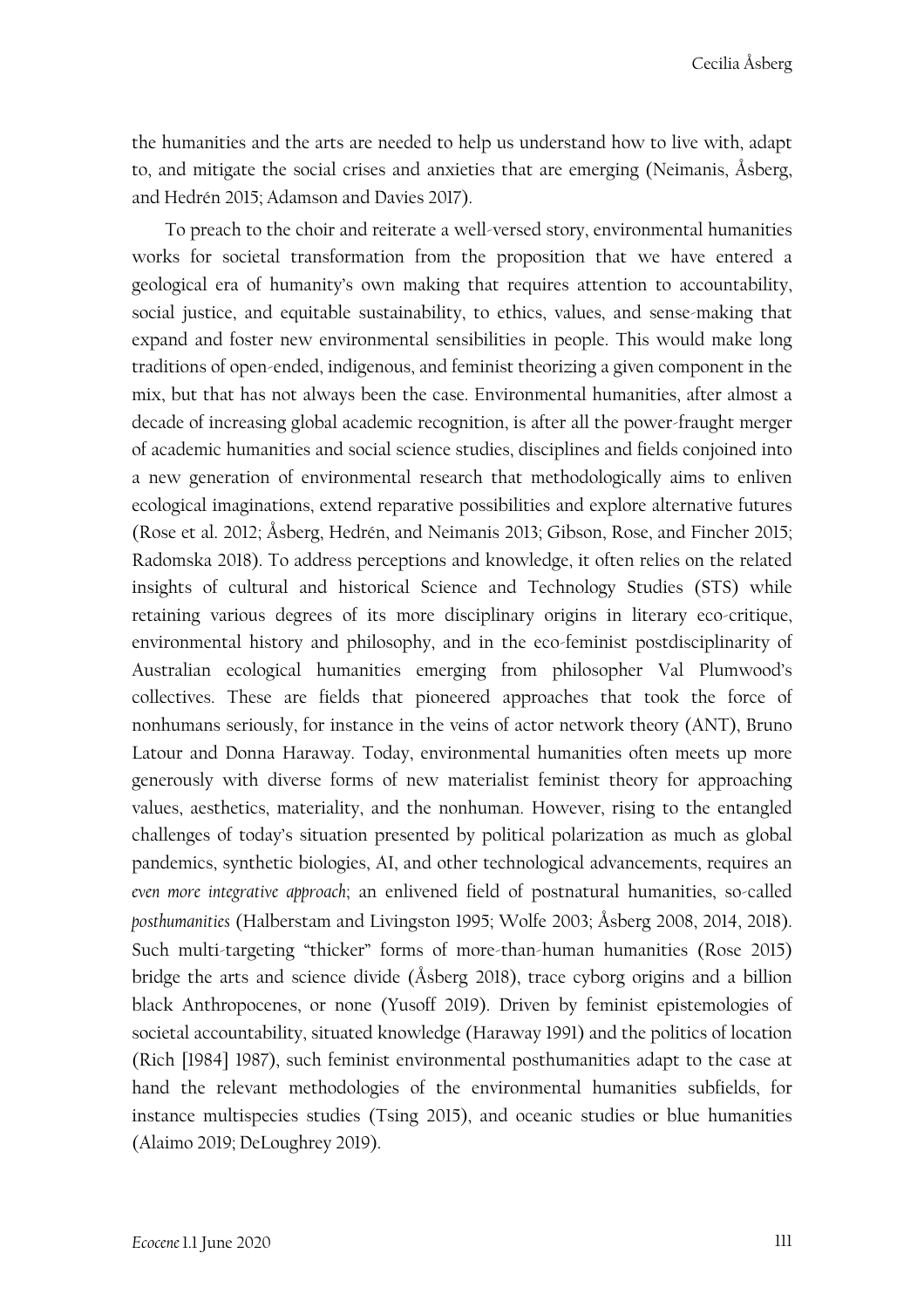A Sea Change

As I feel strongly that environmental humanities has the opportunity to become even more relevant, *more encompassing as well as more demanding* in the registers of sustainability science, art, and nonhuman reckonings, especially in the light of the mounting efforts around Agenda 2030 and the up-coming UN-declared "Ocean Decade 2021–2030," I want to dwell in particular on such emerging EH subfields. Oceanic studies, as Elizabeth DeLoughrey calls it, and blue humanities, as Stacy Alaimo calls it, are a rather new branch of environmental humanities and feminist posthumanities, corresponding vigorously to a sea change in the arts and humanities, namely the nonhuman turn (Giffney and Hird 2008). They involve a turn to the political ontologies of the sea, their implications for multispecies temporalities and aesthetics, human communities and more-than-human ethics in the Anthropocene. Influences on the rise of this research are of course the pioneering biomarine writings of Rachel Carson, more famous as the author of *Silent Spring* (1962), on the ecological effects of pesticides. Yet, its feminist and anti-colonial ambitions are more evident in influences like Paul Gilroy's *The Black Atlantic* (1993) or Anna Tsing's (2015) and Donna Haraway's (2016) multispecies works. In effect, it draws on a range of geographical, historical, and cultural works for the understanding of the oceans as a force rather than a place to be managed (Oreskes 2014; Povinelli 2014; Helmreich 2008; Steinberg and Peters 2015; DeLoughrey 2017; Neimanis 2017). The oceanic turn I explore here, draws on the appeal of these overlapping oeuvres of environmental humanities and feminist posthumanities, and yet focuses on the oceanic, on slow violence (Nixon 2013), and the less explored affordances of low-trophic thinking with sea ecologies. This demands the aforementioned theoretical grounding in environmental humanities and feminist posthumanities in its science-and-society oriented and more-than-human registers. Forged in this previous research, our new research with *The Posthumanities Hub* (my research team) explores environmental violence and postnatural care in the interstices of art and science, ocean and land, theory and public appeal. Allow me to try to fathom the relevance of the oceanic turn and what I have come to call low-trophic theory.

#### **Sea Changes to Our Climes**

It is well known that to heed the climatic warnings of environmental scientists, reduction and halting of carbon dioxide emissions are key to climate change mitigations. Systematic changes are needed (Ripple et al. 2017). From the two latest Intergovernmental Panel on Climate Change (IPCC) reports we also know that there is a devastating difference in future earth scenarios between the goals of 1.5 degree Celsius and 2 degrees. Yet, the initial plummeting of emissions reported from pandemic-seized China in February by an improbable 25 percent translated in early April into a more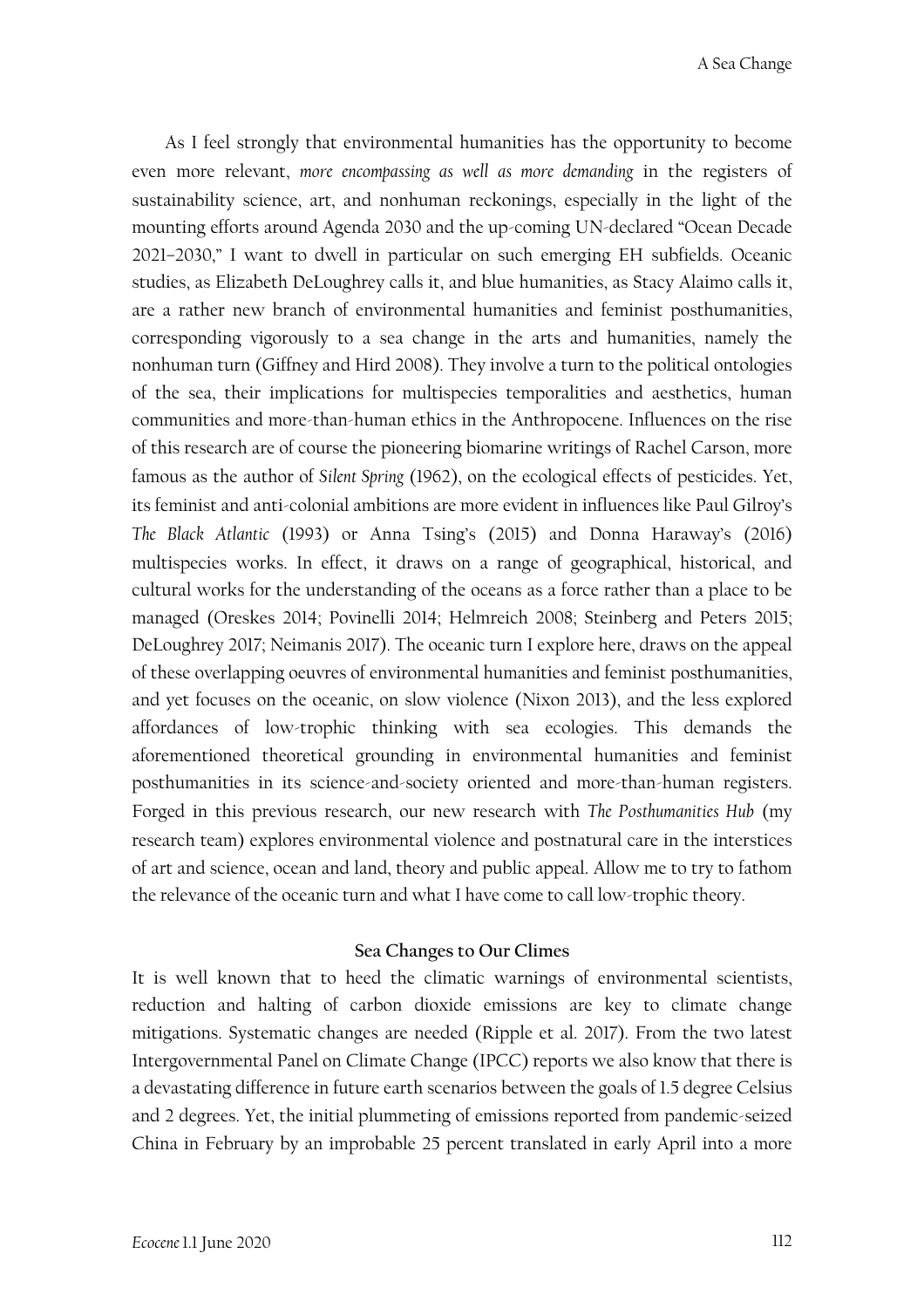modest 5.5 percent reduction (compared to 2019, the year before) in greenhouse gases world-wide. Fair enough. As many left the car to huddle at home and industries came to a grinding halt, emissions went down. But not good enough as the climate situation is a highly complex organism on this planet. Economic recessions in the very near past have reduced  $CO<sub>2</sub>$  emissions before, and then bounced right back with a vengeance as the global economies recuperated. There are, however, many reasons to celebrate the cleaner air, especially in these corona times. At this moment, most urbanites enjoy a far better air quality—which medical science links to better health chances in patients with COVID-19 (as it affects the lungs too). Enhanced air quality links also to lower mortality at large, since fine air particulates in smog, vehicle emissions, and air pollution annually kill people at the rate of the Novel coronavirus (nCoV) but with less notoriety. Every year.

Simply put, public health improves with better air. In the midst of this pulmonaryassociated COVID-19 pandemic, this is fortunate (Neira and Ramanathan 2020; Gerretsen 2020). On the other hand, and oddly enough, our warming planet was also partially shielded from the warming rays of the sun, because these were deflected in clouds seeded with densifying pollutants such as sulphate aerosols. It has been suggested that industrial air pollution actually offsets a third of the greenhouse warming, while adding to it—and to other environmental problems such as acid rain in the long term. In the short term, however, a drop-off in atmospheric pollutants can actually cause a slight and sudden *increase* in global warming, which is now contemplated by climate researchers in relation to the Arctic heatwave and the melting of permafrost in the summer of 2020 (Diamond et al. 2020). One particularly efficient source of cloud pollution is the super-dirty fueled cargo ships that cross the oceans. And oceans, with their extremely wide surfaces that cover 71 percent of the planet, are more susceptible to and absorbent of warming than land. The deep seas and oceans, of which a majority (64 percent) is beyond national jurisdiction, absorbs in fact vast amounts of heat and carbon dioxide (Levin and LeBris 2015). Our seas and deep oceans really do constitute a critical buffer to climate change in both a metaphorical sense (Oppermann 2019) and a lived (or dying) sense of exposing vulnerable ecosystems to the combining stressors of warming, ocean acidification, and deoxygenation. Resulting changes loom large over biodiversity, human livelihoods included. In truth, oceanic changes have been dramatic of late, including the warming of waters and ocean acidification, deoxygenation, species migrations, and habitat loss. So let us turn our climatic sensibilities to the edge of the sea for a while.

All through the extended history of Earth, the coast line has been a zone of unrest where waves and tides have forged life and land on this planet. Oceanic algae, once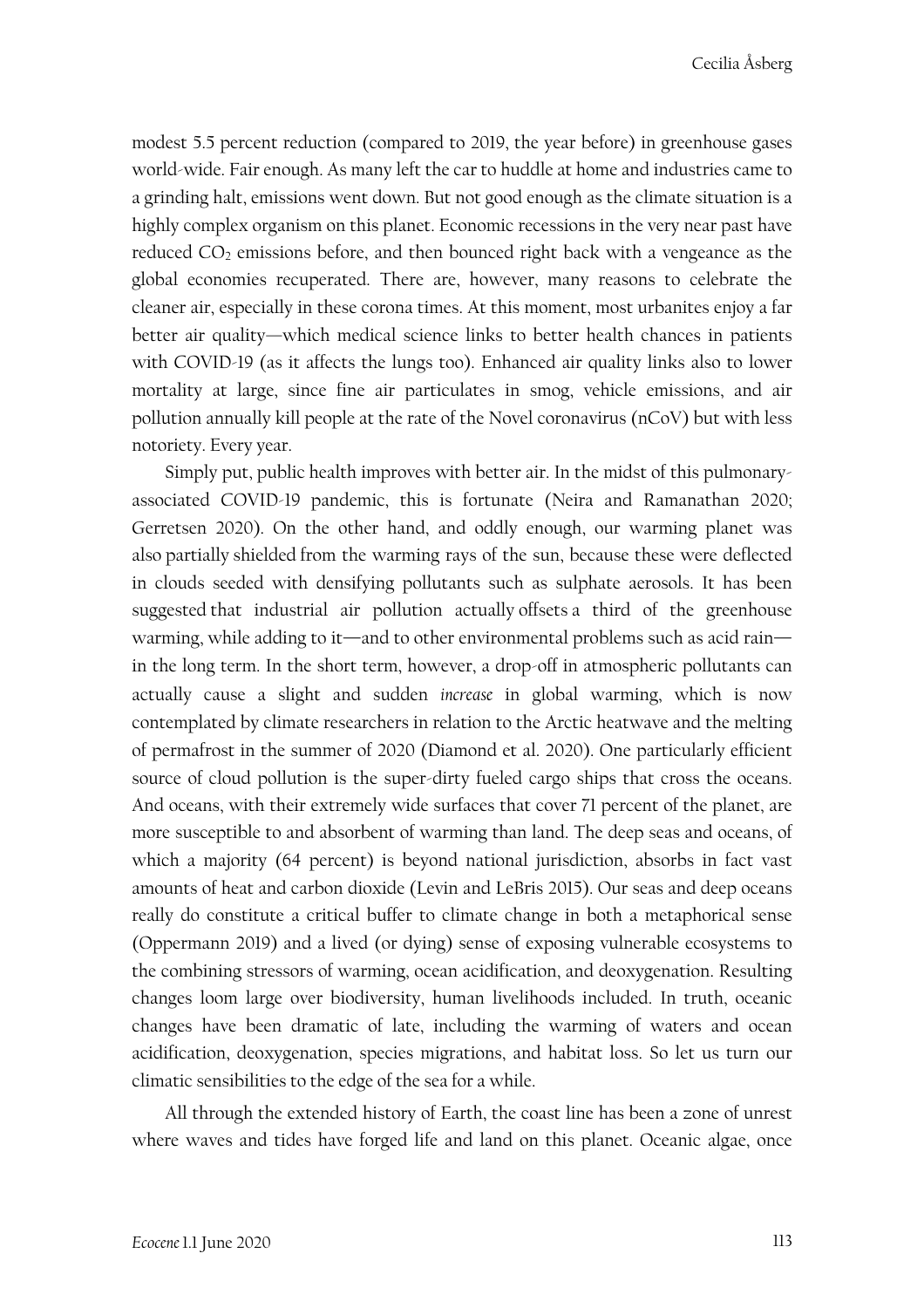terraforming Earth into a breathable planet, still produces most of our oxygen. The deep sea is not our given element while anthropogenic forces have been invasive here too, searching for minerals, oil and gas, and leaving a trail of pipelines and litter behind. Yet, the edge of the sea remains a strange and beautiful place, as Rachel Carson remarked in *The Edge of the Sea* ([1955] 1998), with all its wondrous creatures in mind. Low-trophic marine zones, with kelp and other macro-algae (seaweeds), oysters, mussels and sea urchins, provide a host of benefits to various organisms, humans included, in providing many species with sanctuary and mitigating the eutrophication of the sea. Comparing this zone to the forests, Charles Darwin (1839) already observed the sheer "number of living creatures of all Orders whose existence intimately depends on kelp," and warned of the insurmountable effects should it perish (Filbee-Dexter, Feehan, and Scheibling 2016; Filbee-Dexter and Wernberg 2018). Today, kelp forests and mussel beds *are* receding with the warming waters of climate change. They seem to in fact slowly perish however nutritious and beneficial they are for many species, including humans (Aksnes et al. 2017). In dire times of environmental degradation, ocean acidification, and climate change, it is about time we turn our attention and appreciation to such low-trophic creatures, to the habitat of the tidal zone, and to mariculture, as in a partly submerged environmental arts and humanities project, "Sea Change/Sea Edge," which we are developing within this Swedish-international research group.

"Sea Change/Sea Edge" is a postdisciplinary knowledge and capacity-building project on the potential of coastal mariculture (aquaculture in marine environments) aiming to connect marine sciences, natural history, cultural heritage, and sustainability engineering with arts and feminist environmental humanities research. The overall goal is to deepen ecological understanding and culturally contextualize scientific insight in eco-feminist theory, posthumanities, and coastal communities so as to stimulate society's cultural imagination and invite a sea change of ethical, culinary, and cultural responses to the state of sea life. In order to catalyze such social change, this project examines and aims to unlock the transformational potential of *eating, socializing, and thinking with low tropic sea life* and with mariculture initiatives. The research is conducted by environmental humanities scholars (feminist posthumanities, science studies, and eco- and bio-art philosophy), sustainability scientists, seaweed farmers, and EHoriented artistic researchers like the artistic duo "Cooking Sections" (based in London). One of the outcomes of this research is to be a large art exhibition entitled *Climavore— How to Eat as Humans Change Climate* with Bonniers Konsthall in Stockholm in 2021. But it is still very early days in this research. So far we only know what we can read from the annals of the marine sciences, and from what we have learned in artistic workshops on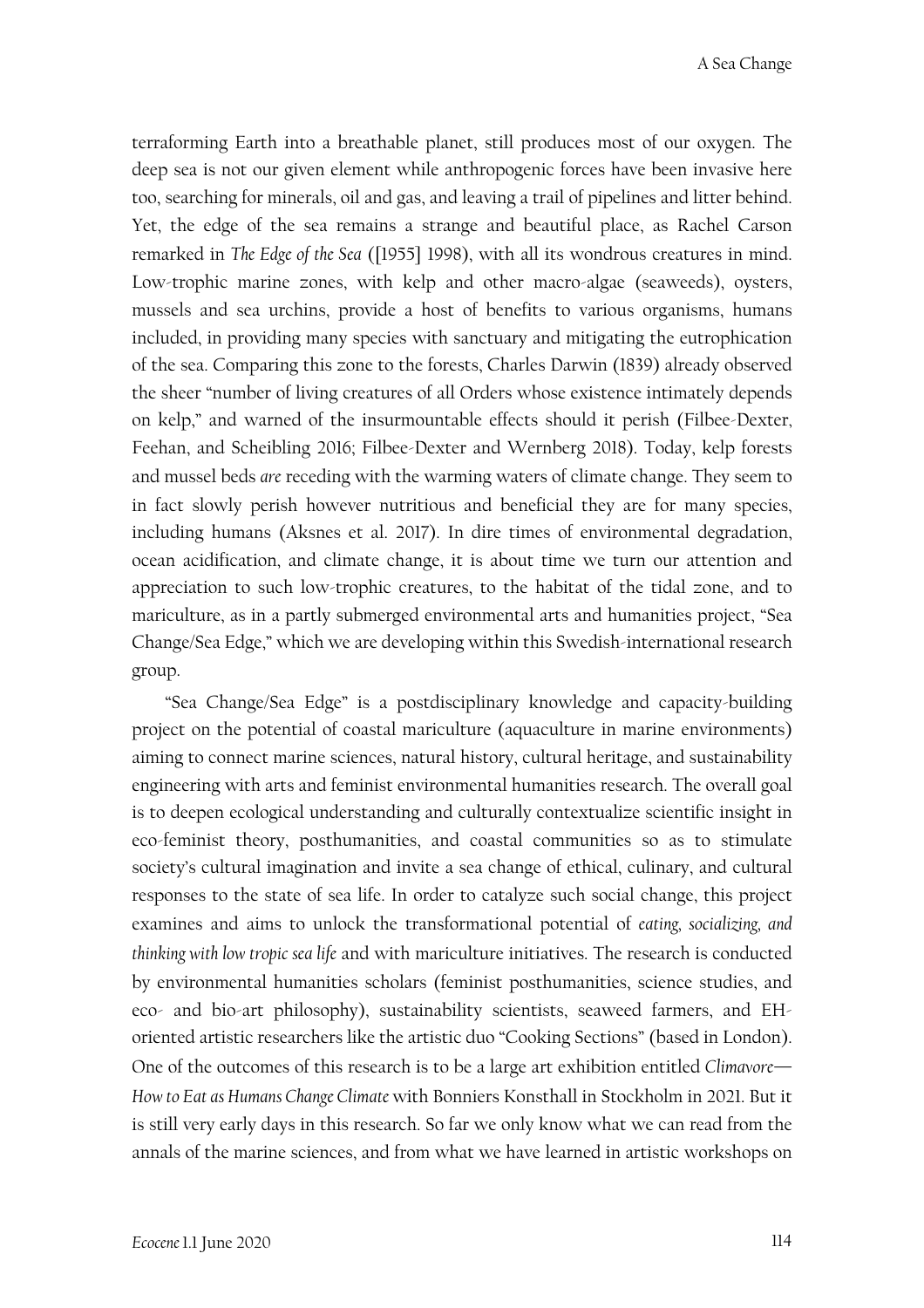kelp foraging, kelp curing, kelp cooking, and kelp curating (Åsberg, Holmstedt, and Radomska, forthcoming).

### **Sea Farming and Practicing Low-trophic Feminist Posthumanities between Art and Science**

The role of marine and coastal aquaculture (mariculture)—to provide delicious food and carbon neutral materials from the sea for society without adding to land-based stresses—is on the rise for the mitigation of climate change and diminishing species diversity. Science exhibits how low-trophic marine aquaculture of *non-fed and nonfertilized* species, such as sea weeds (like sugar kelp or more commonly known edible seaweeds such as nori or dulce), oysters, mussels, tunicates, and sea squirts, shows substantial potential in contributing to sustainable development. Acting as environmental engineers in their own right, these creatures actually capture and sink  $CO<sub>2</sub>$ , while they nourish and provide habitat for a range of penchant species. They thus mitigate some of the worst threats to the oceanic life on this planet without the need for chemicals or man-made fodder, and they can be cultivated by laypeople very easily or can just be harvested directly in shallow waters. Freely available by the shore or cultivated in small-scale sea allotments (as we envision it, with tourists or locals) or professional seaweed farms (small scale), they provide beach strollers with nutritious food and exquisite umami flavors worthy of top-notch cuisine. And with food for thought. From the viewpoint of sustainability science there is an urgent need to find new ways of producing nutritious food and biomass, to provide food for growing populations with a minimal environmental footprint (Alexandratos and Bruinsma 2012). Land, soils, and fresh water resources are already hard-pressed by agriculture. One pathway to reducing pressures on land involves looking to our oceans for answers. After all, the oceans are already central to human well-being, and they provide, in the vernacular of science, vital "ecosystem services" such as climate regulation, food, energy, mineral, and genetic resources. Salmon farming, a form of aquaculture that entails raising a specific strain of Atlantic salmon "from egg to market" and keeping the fish in net cages in marine settings, *e.g*., along Norwegian, Irish, and Scottish coasts, is in fact also the fastest growing food production system in the world. Yet it might be marine aquaculture at its worst. While capture-fishery landings have been stagnant since the 1990s and while wild populations of finfish have been dwindling at record speed to the detriment of human livelihoods, the increasing demand for seafood has been met by intensified aquaculture, especially salmon farming.

A postnatural species *par excellence*, farmed salmon hosts an array of negative impacts on the ocean and contributes to environmental violence at both slow and fast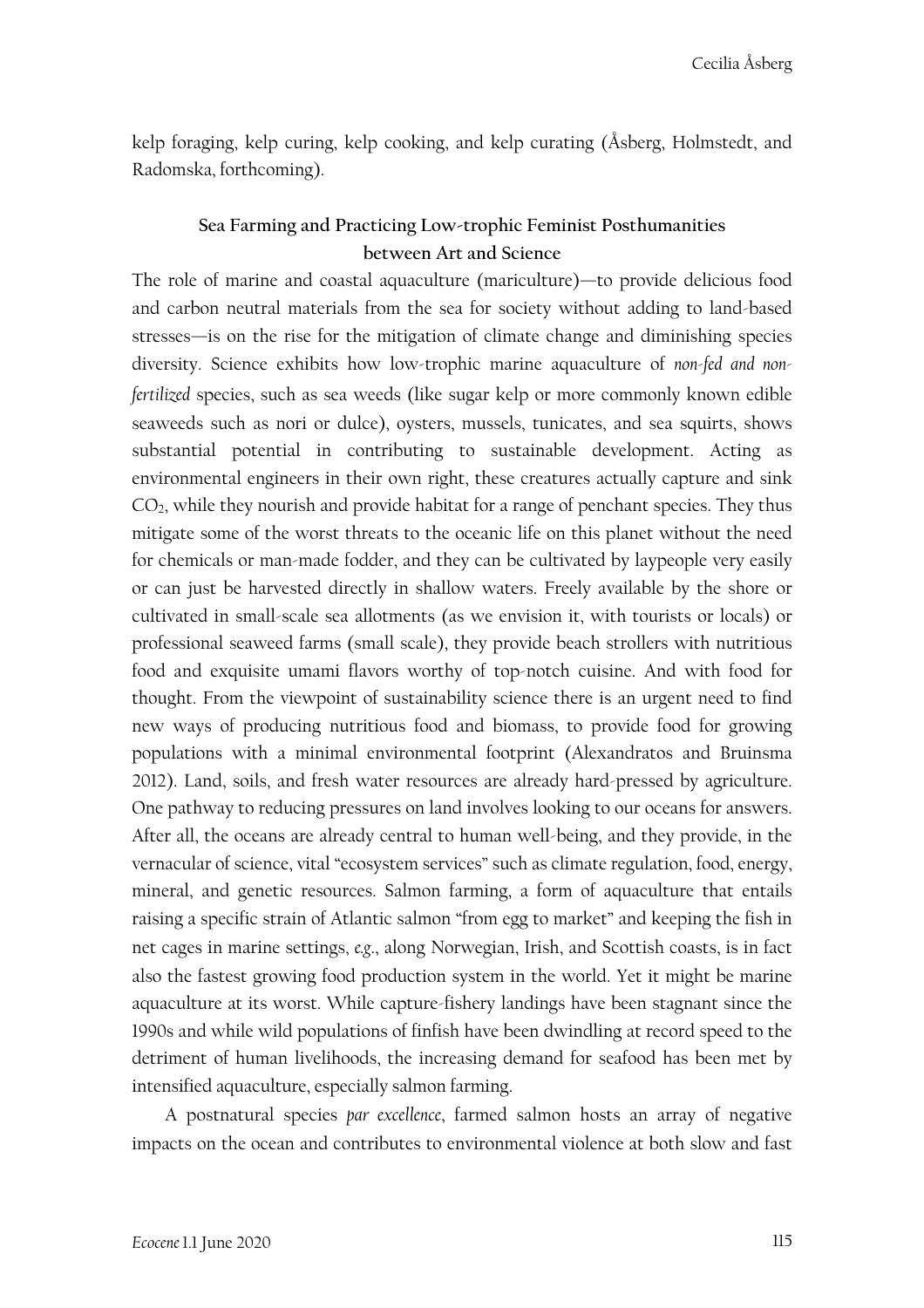paces. It adds to eutrophication and biodiversity loss as the chemicals, antibiotics, and excess nutrients from food and feces from the over-crowded net cages disturb the oceanic flora and fauna directly under and around the sea farms. In fact, the excessive use of chemicals, including anti-foulants and pesticides (banned in some countries, though water is fluid and trans-governmental), are still to have unintended consequences for marine organisms and human health for futures to come. Parasites like salmon lice and viruses transfer easily inside the pen and between farmed and wild populations. And when they escape from their heavily regulated regime (it happens), the often weirdly disoriented designer salmon interbreed with wild populations to alter and diminish genetic diversity (Schiermeier 2003).

The bio-designed Atlantic salmon, a species genetically bred from a few Norwegian strains for faster growth and economic gain (Schiermeier 2003), have taken center stage but need to be dethroned. Like flamingos turning pink, the iconic salmon pink hues come from wild salmon eating shrimp and krill and ingesting the coloring compound *astaxanthin*. Farm-raised salmon, however, would have a naturally grey-colored flesh were it not for their chemically engineered feed, adding the pink color to custom-made and desired degree.

We work for this project with the artistic duo Cooking Sections. Informed by their previous project on salmon as a color oddity, generated by the metabolization of manmade substances in nonhuman bodies, this salmon describes "the color of wild fish which is neither wild, nor fish, nor even salmon" (Tate Britain: Art Now: "Salmon – A Red Herring" by Cooking Sections). Such anthropogenic fouling of the oceans by way of salmon needs to be replaced. With Cooking Sections and with sustainability scientists at KTH *qua* sea farmers, we propose sustainable alternatives in practices of eating, socializing, and "thinking with" low-trophic species around the local coastlines of Sweden.

In essence, fish farming has so far been unsustainably cultivating high-trophic marine species that are equivalent to lions, leopards, and wolves—top predators of their ecosystems—which implies significant energy inefficiencies and a far greater environmental footprint than is needed from a nutrition perspective. In addition, such salmon farming depends on chemicals, entails the suffering of fish, and contributes greatly to eutrophication and toxic pollution. Kelps and other sea weeds work the other way around, whether we cultivate them or not, and they lend themselves to new, more sustainable ways of eating, socializing, and thinking by the sea for people. Or so we suspect, as we hope to get to test these practices (in philosophical cooking workshops and sea weed mini-allotments) amongst local fishing and tourist villages in the years to come.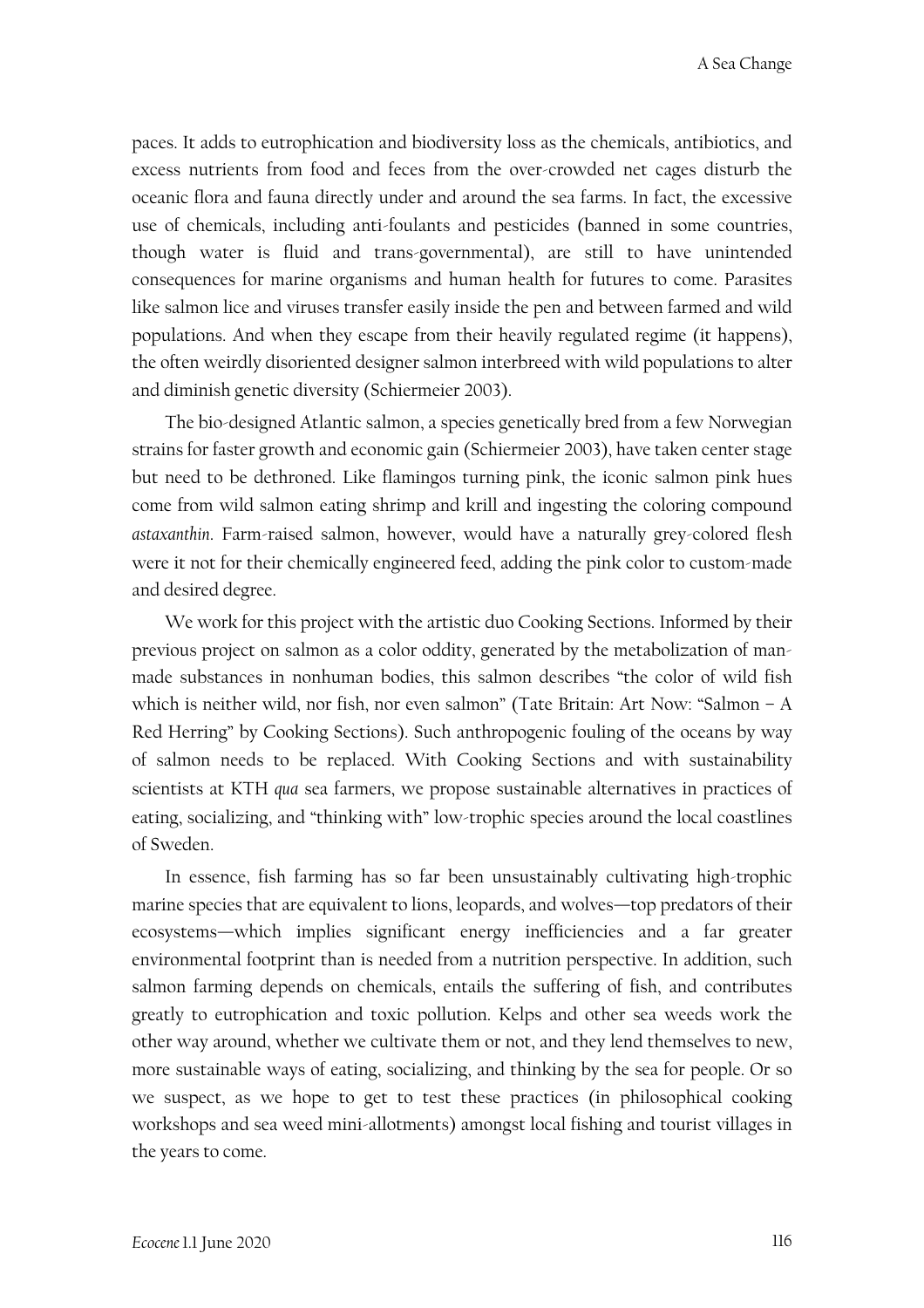### **Food for Thought: Low-trophic Field Philosophy**

Low-trophic theory in feminist posthumanities (Åsberg, Holmstedt, and Radomska, forthcoming) is all about learning to eat, socialize and think with ecological niches that support life on earth. To a large degree it is about resisting human supremacy and its twin dynamics of *sacralizing* or *cannibalizing* (Bryld and Lykke 2000) in the oceanic environment, but also about finding a livable, breathable, and tasteful path of practice in the mess of things, as humans change climate. It is also about ending the fatalist practice of separating people from planet, humans from environment, and recognizing new dimensions of multispecies connectivity and temporality, much in the vein of Deborah Bird Rose (2012):

Lives are nourished by others . . . . All living things owe their lives not only to their forebears but also to all the other others that have nourished them again and again, that nourish each living creature during the duration of its life. Metabolic processes require energy to flow across species and systems; embodied time is always a multispecies project. It follows that life depends both on the sequential processes of generational time/gift and on the synchronous processes of multispecies nourishment. These processes and patterns intersect to form dense knots of embodied time. (130–31)

Rose instils an ethical obligation to the multispecies communities with whom we share the sea. This obligation exists not because the death of other species could signal, like the archetypal canary in the coal mine, our own collective death as *Homo sapiens*, but because we share responsibility for all the bodies, stories, and temporalities we inhabit and consume.

The term "trophic" stems from the Greek term *trophē*, meaning "nourishment, food." In the context of ecology, the notion of "trophic level" describes the group of organisms occupying the same level in a food chain, meaning, having the same "distance" in relation to the primary energy source (mostly the Sun). What this ecological classification brings to the fore is the very question of nourishment and consumption, which all the living depend on and which there is no way around. It is, after all, the matter of consumption that saturates anthropogenic violence to our planet: the consumption of other creatures, of biomass, of space and potential futures. Yet, in the context of human cultures, consumption—in both its narrow sense of food and broader understanding of consuming the world in its every aspect—is not only about nourishment and material survival. It also amplifies and is amplified by one's identity, belonging, culture, belief, and habit, among others. Furthermore, none of these factors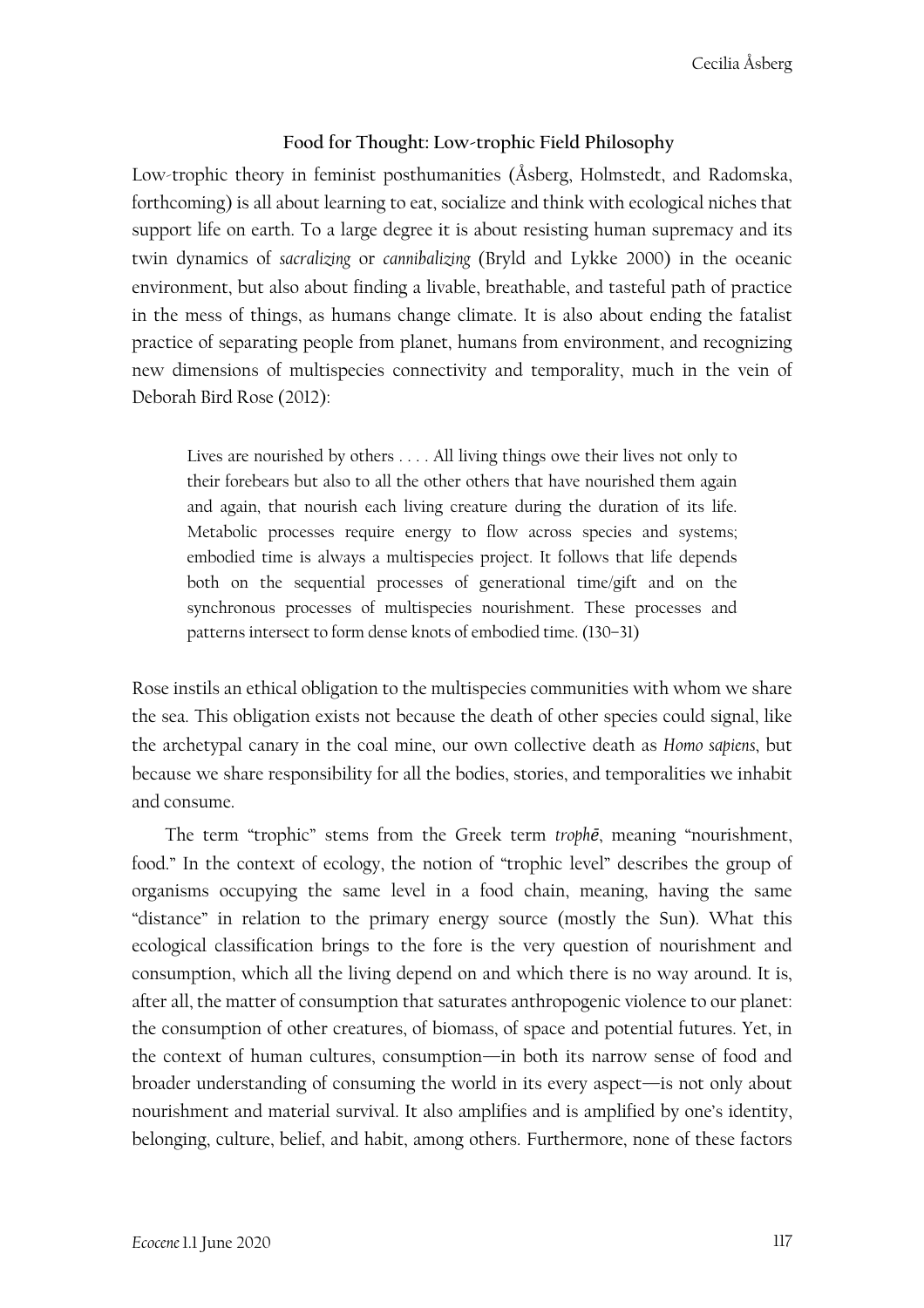remains fixed, immutable, independent of its surroundings, or innocent, for that matter. We do not live in a vacuum. Traditions or habits, even if cherished and preserved, are always performed and entangled in the social, cultural, economic, and ethico-political conditions of a given time and place. Some of these factors are challenged every day in a world where, as consumers, by way of making choice, we also choose to remain complicit, or to resist the structures of environmental violence and injustice. Those choices are not only about the food we eat, its cost in terms of both the carbon footprint and the suffering it may have caused, but also every product or service we decide to buy, out of need or habit, as well as knowledges and stories we prefer to recognize, nourish ourselves with, digest, and consume. Low-trophic in-field philosophy in practice, as we envision it, comes with a realization of our own embeddedness in a trophic system, in an ecological deep time context. And it situates nonhuman creatures in an ethical and contemporary context, in a political ecology as well: hence low trophic theory is about showcasing that "nothing comes without its world," as Maria Puig de la Bellacasa (2012) put it. There is no "outside" or "elsewhere:" we are all differentially situated and differentially responsible inhabitants of this planet, and the question is rather "how can we imagine this world (from within) otherwise?" Inside, and with no exit from "field work" ever possible, how can we inhabit our earthly companionship with less of that slow violence hinged on human ignorance and supremacy within the Environmental Humanities? It is about recognizing existing trophic differences, yet somewhat levelling the playing field for multispecies flourishing. Coastal villages, in this case, may gain value by a (re)development of maritime enterprise, and participants can learn how to eat well as humans change climate and sit out pandemics. What is needed is also a cultivation of the sense of wonder and ecological belonging, the merits of seaside dwelling to mental well-being, and a deeper understanding of how the development of sustainable low-trophic mariculture may influence our common future and interact with society. Early research in Cultural Studies taught us to pay attention to the mundane matters of life, to look at them with curiosity, and see everyday life, popular culture, and consumption patterns not as unworthy low culture, but as the very essence of how we become who we are. If we now see multispecies studies and feminist posthumanities as forms of cultural studies in the nonhuman turn, we may also consider low-trophic mariculture as sustainability practices of eating, socializing, and thinking better together through an ethics of cohabitation and mutual flourishing. Thus understood, low-trophic mariculture points us in a direction beyond the "twin spectres of sacralizing and cannibalizing" (Bryld and Lykke 2000, 203) nature and its resources (of which we are part); it seeks to conceive consumption in the (less anthropocentric) sustainable registers of multispecies flourishing and in an accountable response to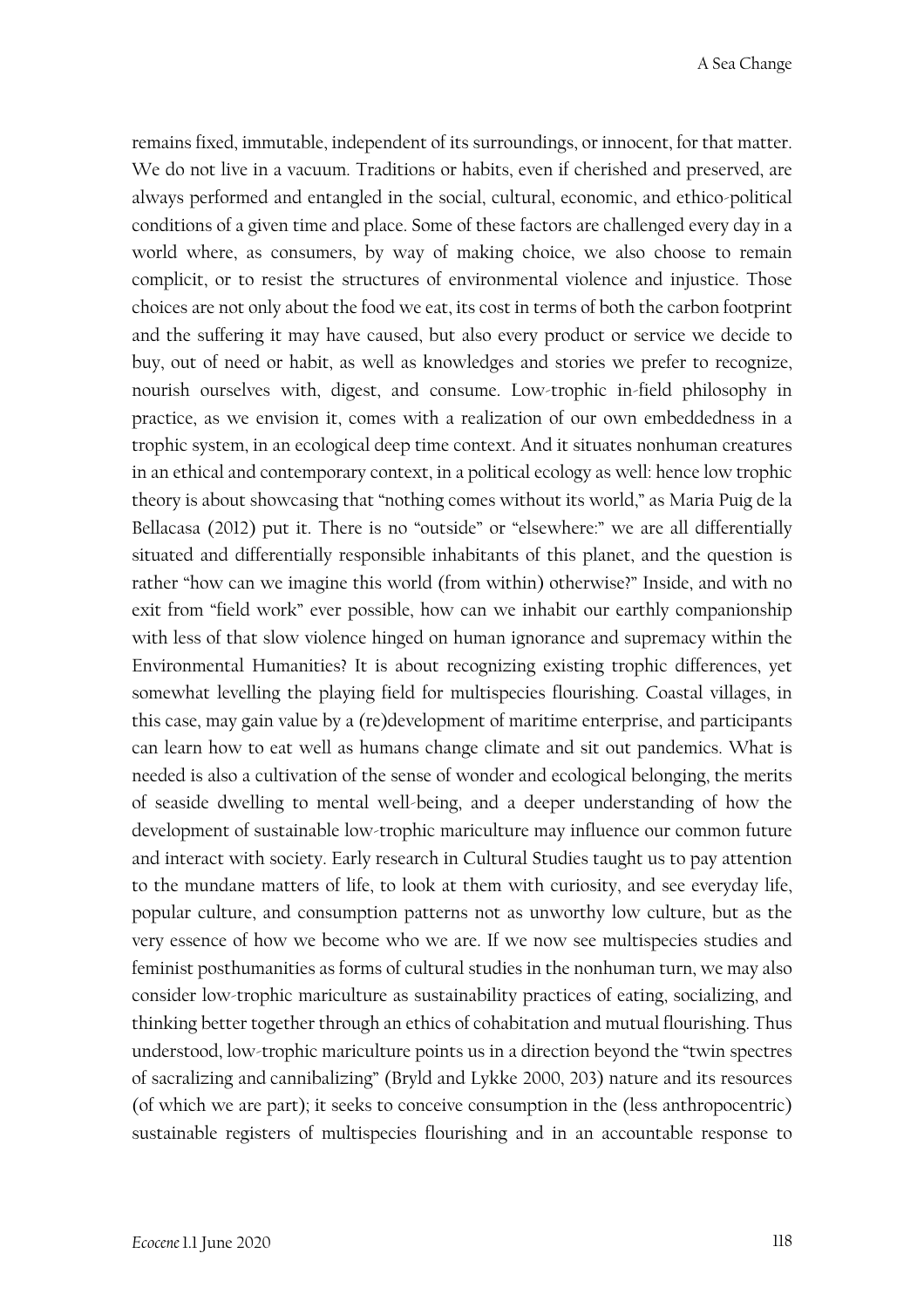environmental change, exploring how to flexibly adapt to climatic seasons and polluted periods of land and oceans.

Looking closer at the entangled ecologies of low-trophic ecosystems of seaweeds, oysters, sea urchins, and other creatures reconnects us also with humble origins in deep time settings without a detour to a mythic paradise (lost). And, in the process, they may help us reimagine the uses of theory (Giraud 2019) for the transformative practices of environmental humanities, across trophic levels also in science, art, and society. Drawing on feminist theory and science studies, this is where all diverse and variously situated forms of environmental humanities and arts come in, and make invaluable contributions to the climate warnings the scientific community is addressing to society. First, these contributions make our climatic imaginary more agile and wider in scope. Such research enables us to grasp the uncertainty of scientific predictions without a recourse to epistemic relativism or value nihilism. Second, such inter- or even postdisciplinary environmental humanities enable us to see ourselves *as existentially part of the world we want to care for*—not as generic Humans pitted against a passive Nature, but as differently situated and politically positioned human and nonhuman actors. We are all environed, embodied and embedded in complex ways on a rare planet travelling across time and space.

#### **References**

- Adamson, Joni, and Michael Davis, eds. 2017. *Humanities for the Environment: Integrating Knowledge, Forging New Constellations of Practice*. London and New York: Routledge.
- Aksnes, Dag L., Poul Holm, Maarten Bavinck, Frank Biermann, Roberto Danovaro, Patricia Harvey, and Gesche Krause. 2017. "Food from the Oceans-How Can More Food and Biomass Be Obtained from the Oceans in A Way That Does Not Deprive Future Generations of Their Benefits?" SAPEA Evidence Review Report No.1 Berlin: SAPEA. http://doi.org/10.26356/foodfromtheoceans.
- Alaimo, Stacy. 2012. "States of Suspension: Trans-Corporeality at Sea." *Interdisciplinary Studies in Literature and Environment* 19, no. 3 (Summer): 476–93.
- Alaimo, Stacy. 2019. "Science Studies and the Blue Humanities." *Configurations* 27, no. 4 (Fall): 429–32. https://doi.org/10.1353/con.2019.0028.
- Alexandratos, Nikos, and Jelle Bruinsma. 2012. "World Agriculture towards 2030/2050: the 2012 Revision." ESA Working paper No. 12–03. Rome, FAO.
- Åsberg, Cecilia. 2008. "A Feminist Companion to Posthumanities." NORA: Nordic Journal of Feminist and Gender Research 16(4): 264–69.
- -. 2018. "Feminist Posthumanities in the Anthropocene: Forays into the Postnatural." *Journal of Posthuman Studies: Philosophy, Technology, Media* 1 (2): 185–204.
	- ———. 2014. "Imagining Posthumanities, Enlivening Feminisms." In *The Subject of Rosi Braidotti: Politics and Concepts*, edited by Bolette Blaagaard and Iris van der Tuin, 56–64. London: Bloomsbury Academic.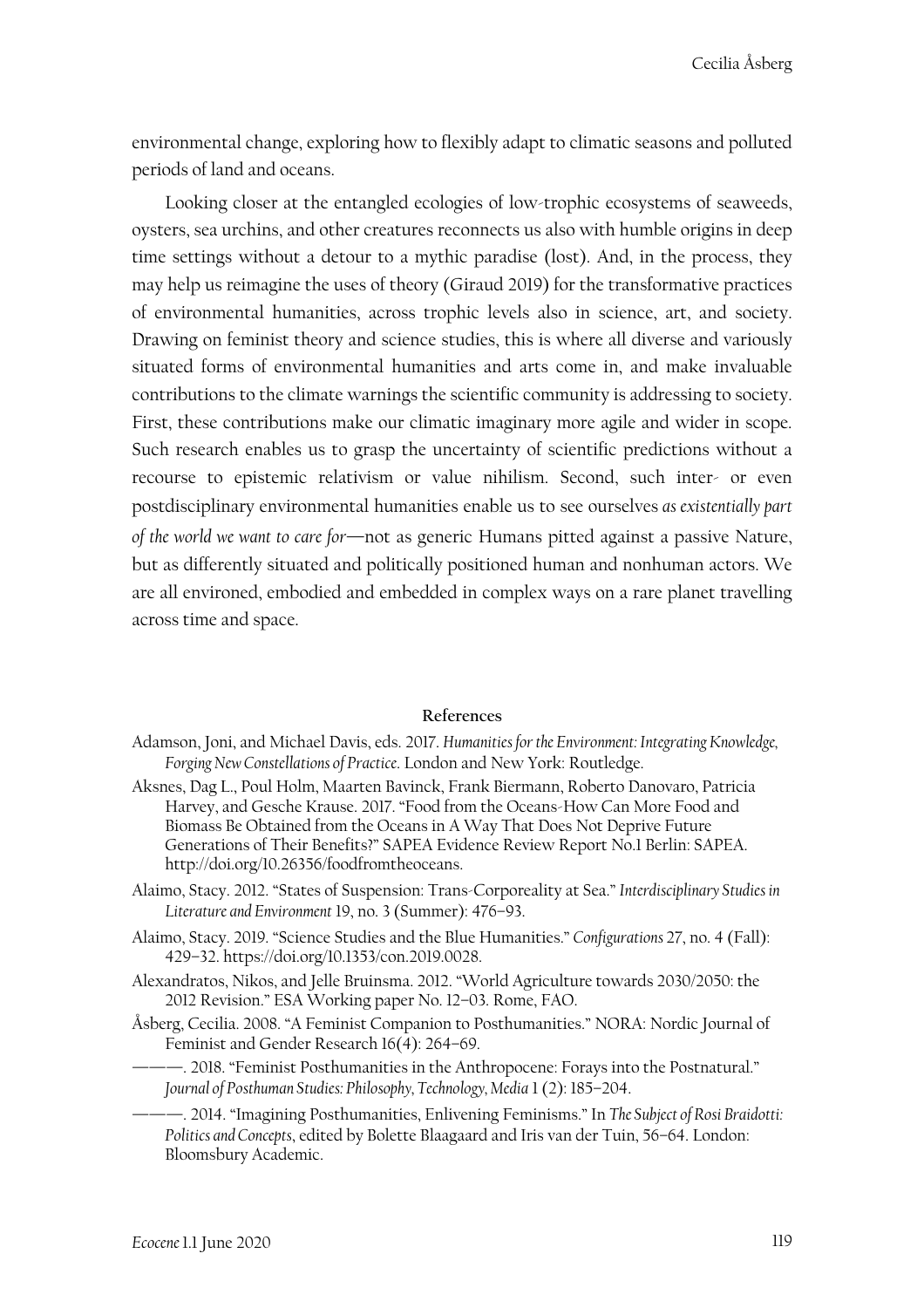- Åsberg, Cecilia, Janna Holmstedt, and Marietta Radomska. Forthcoming. "Methodologies of Kelp: Transversal Knowledge Production and Multispecies Ethics in an Age of Entanglement." In *theKelp Congress*, edited by Neal Cahoon, Hilde Methi, and Annette Wolfsberger. Svolvær: The North Norwegian Art Centre.
- Åsberg, Cecilia, Johan Hedrén, and Astrida Neimanis. 2013. The Seed Box: An Application to MISTRA-Formas, the Swedish Research Funding Bodies.
- Bryld, Mette, and Nina Lykke. 2000. *Cosmodolphins: Feminist Cultural Studies of Technology, Animals and the Sacred.* New York: Zen Books.

Carson, Rachel. 1962. *Silent Spring.* Greenwich: Fawcett Publications.

———. (1955) 1998. *The Edge of the Sea*. First Mariner Books Edition, New York.

- Darwin, Charles. 1839.*Narrative of the Surveying Voyages ofHis Majesty's Ships Adventure and Beagle, Between the Years 1826 and 1836: Describing Their Examination of the Southern Shores of South America, and the Beagle's Circumnavigation of the Globe*. London: Henry Colburn.
- de la Bellacasa, Maria P. 2012. "'Nothing Comes without Its World': Thinking with Care." *The Sociological Review* 60 (2): 197–216. https://doi.org/10.1111/j.1467-954X.2012.02070.x.
- DeLoughrey, Elizabeth. 2019. "Toward a Critical Ocean Studies for the Anthropocene." *English Language Notes* 57 (1)**:** 21–36. https://doi.org/10.1215/00138282-7309655.
- ———. 2017. "Submarine Futures of the Anthropocene." *Comparative Literature Journal* 69 (1): 32– 44.
- Diamond, Michael S., Hannah M. Director, Ryan Eastman, Anna Possner, and Robert Wood. 2020. "Substantial Cloud Brightening from Shipping in Subtropical Low Clouds*." AGU Advances* 1 (March): e2019AV000111. https://doi.org/10.1029/2019AV000111.
- Filbee-Dexter, Karen, Colette J. Feehan, and Robert E. Scheibling. 2016. "Large-scale Degradation of a Kelp Ecosystem in an Ocean Warming Hotspot." *Marine Ecology Progress Series* 543: 141–52. https://doi.org/10.3354/meps11554.
- Filbee-Dexter, Karen, and Thomas Wernberg. 2018. "Rise of Turfs: A New Battlefront for Globally Declining Kelp Forests." *BioScience* 68 (2): 64–76.
- Foer, Jonathan Safran. 2019. *We Are the Weather: We Saving the Planet Begins at Breakfast*. London: Penguin.
- Gerretsen, Isabelle. 2020. "How Air Pollution Exacerbates Covid-19." *Future Planet*, BBC Future Planet. Accessed 06 March 2020. https://www.bbc.com/future/article/20200427-how-airpollution-exacerbates-covid-19.
- Gibson, Katherine, Deborah B. Rose, and Ruth Fincher. 2015. *Manifesto for Living in the Anthropocene*. Ann Arbor: Punctum.
- Giffney, Noreen, and Myra J. Hird, eds. 2008. Q*ueering the Non/Human*. London: Palgrave.
- Gilroy, Paul. 1993. *The Black Atlantic: Modernity and Double Consciousness.* London: Verso.
- Giraud, Eva H. 2019. *What Comes After Entanglement? Activism, Anthropocentrism, and an Ethics of Exclusion.* Durham: Duke University Press.
- Halberstam, Jack, and Ira Livingston. 1995. *Posthuman Bodies.* Bloomington: Indiana University Press.
- Haraway, Donna J. 1991. *Simians, Cyborgs, and Women: The Reinvention of Nature*. New York: Routledge.

———. 2016. *Staying with the Trouble: Making Kin in the Chthulucene.* Durham: Duke University Press. Helmreich, Stefan. 2008. "Species of Biocapital." *Science as Culture* 17 (4): 463–78.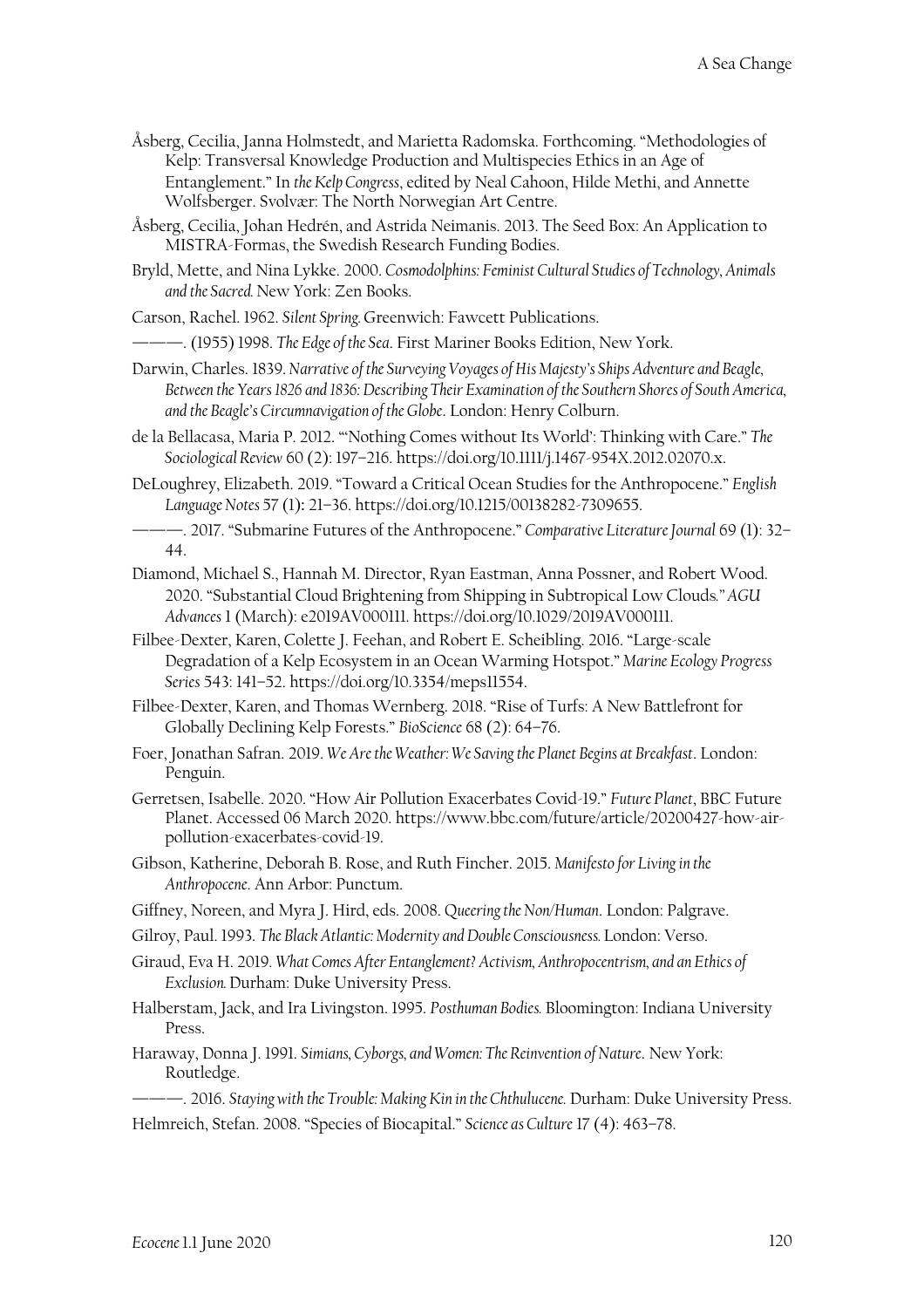Levin, Lisa A., and Nadine Le Brise. 2015. "The Deep Ocean Under Climate Change." *Science* 350 (6262): 766–68. https://doi.org/10.1126/science.aad0126.

Neimanis, Astrida. 2017. *Bodies of Water: Posthuman Feminist Phenomenology*. London: Bloomsbury.

- Neimanis, Astrida, Cecilia Åsberg, and Johan Hedrén. 2015. "Four Problems, Four Directions for Environmental Humanities: Toward Critical Posthumanities for the Anthropocene." *Ethics & the Environment* 20 (1): 67–97.
- Neira, Maria, and Veerabhadran Ramanathan. 2020. "Climate Change, Air Pollution, and the Environment: The Health Argument." In *Health of People, Health of Planet and Our Responsibility*, edited by Wael K. Al-Delaimy, Veerabhadran Ramanathan, and Marcelo Sánchez Sorondo, 93–103. New York: Springer.
- Nixon, Rob. 2013. *Slow Violence and the Environmentalismof the Poor*. Cambridge: Harvard University Press.
- Oppermann, Serpil. 2019. "Storied Seas and Living Metaphors in the Blue Humanities." *Configurations* 27, no. 4 (Fall): 443–61.
- Oreskes, Naomi. 2014. "Scaling up Our Vision." *Isis: A Journal of the History of Science Society* 105: 379 –91.
- Plumwood, Val. 1993. *Feminism and the Mastery of Nature*. London: Routledge.
- Povinelli, Elizabeth. 2014. "Geontologies of the Otherwise: Theorizing the Contemporary." *Cultural Anthropology*, Last modified January 13, 2014. https://culanth.org/fieldsights/geontologies-of-the-otherwise.
- Radomska, Marietta, 2018. "Promises of Non/Living Monsters and Uncontainable Life." *Somatechnics* 8 (2): 215–31.
- Rich, Adrienne. (1984) 1987. "Notes toward a Politics of Location." In *Blood, Bread and Poetry: Selected Prose 1979*–*1985,* edited by Adrienne Rich, 210–31. London: Virago Press.
- Ripple, William J., Christopher Wolf, Thomas M. Newsome, Mauro Galetti, Mohammed Alamgir, Eileen Crist, Mahmoud I. Mahmoud, and William F. Laurance. 2017. "World Scientists' Warning to Humanity: A Second Notice." *BioScience* 67, no. 12 (December): 1026–28. https://doi.org/10.1093/biosci/bix125.
- Rose, Deborah B. 2012. "Multispecies Knots of Ethical Time." *Environmental Philosophy* 9 (1): 127– 40.
	- ———. 2015. "The Ecological Humanities." In *Manifesto for Living in the Anthropocene*, edited by Katherine Gibson, Deborah B. Rose, and Ruth Fincher, 1–7. New York: Punctum Books.
- Rose, Deborah B., Thom van Dooren, Matthew Chrulew, Stuart Cooke, Matthew Kearnes, and Emily O'Gorman. 2012. "Thinking Through the Environment, Unsettling the Humanities." *Environmental Humanities* 1 (1)**:** 1–5.
- Roy, Arundhati. 2020. "The Pandemic is a Portal." *Financial Times*, April 3, 2020.
- Schiermeier, Quirin. 2003. "Fish Farms' Threat to Salmon Stocks Exposed." *Nature* 425: 753. https://doi.org/10.1038/425753a.
- Steinberg, Philip, and Kimberley Peters. 2015. Wet Ontologies, Fluid Spaces: Giving Depth to Volume through Oceanic Thinking." *Environment and Planning D: Society and Space* 33 (2): 247– 64.
- Tsing, Anna. 2015. *The Mushroom at the End of the World: On the Possibility of Life in Capitalist Ruins.*  Princeton and Oxford: Princeton University Press.
- Wolfe, Cary. 2003. *Zoontologies: The Question of the Animal*. Minneapolis: University of Minnesota Press.